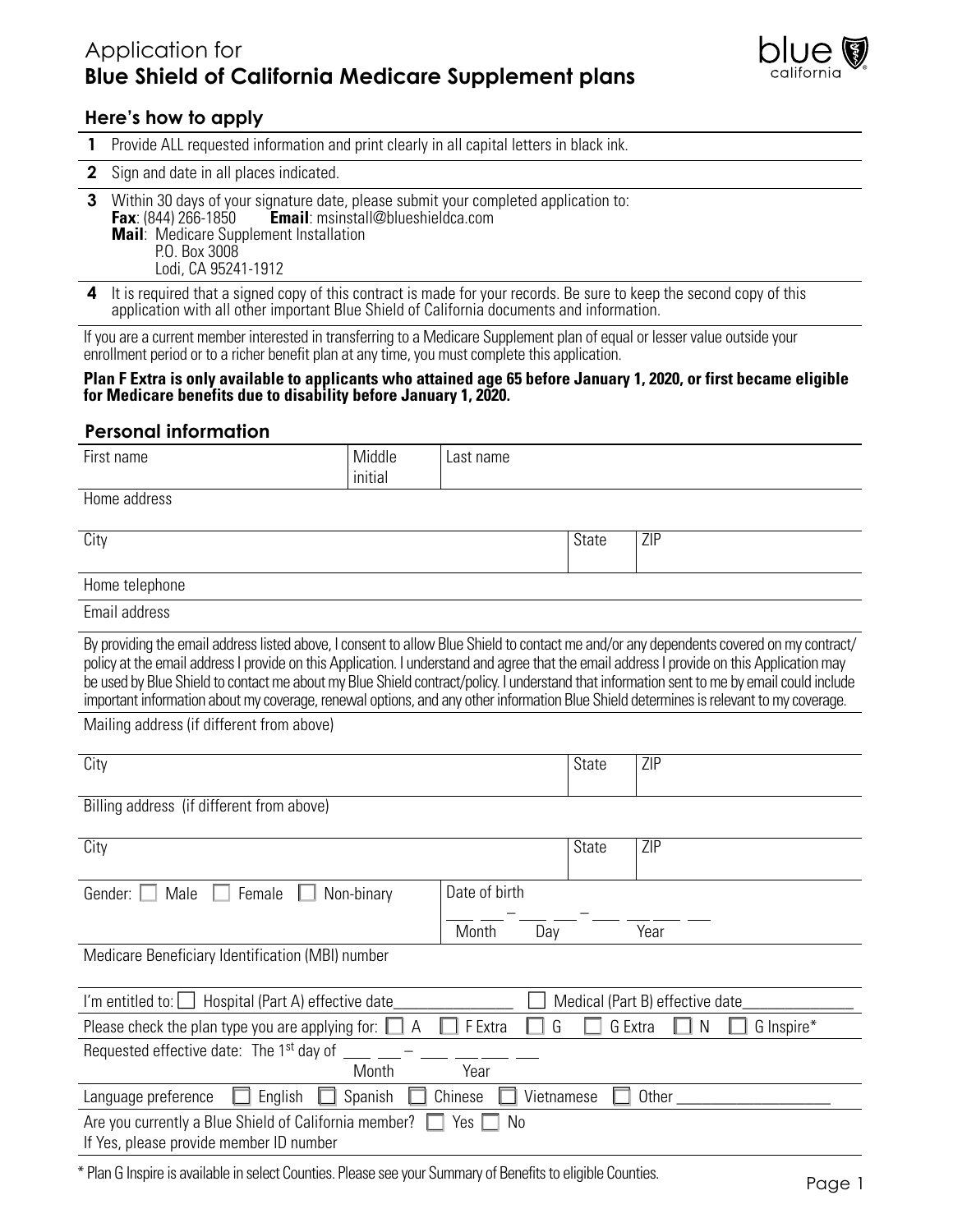### **Household Savings Program1**

If you and the other member of your household are age 65 or older and both members have, or are applying for the same plan (including any dental/vision plans), you may be eligible for a 7% monthly savings on your combined medical plan dues when both members are enrolled in the same eligible plan. Both members must share the same home and mailing addresses. Tobacco users are not eligible for the Household Savings Program.

Is the other member of your household enrolled in, or applying for, the **same** Blue Shield Medicare Supplement plan that you are applying for and share both addresses?  $\Box$  Yes  $\Box$  No

If Yes, please provide the other household member:

Name

Medicare Beneficiary Identification (MBI) number

Blue Shield Medicare Supplement plan member ID (if available)

Please provide other household member's authorization to cancel their separate Blue Shield contract and enroll under the primary subscriber's agreement for the Household Savings Program by having the other household member sign below:

Signature of individual listed above: Date: Date: Date: Date: Date: Date: Date: Date: Date: Date: Date: Date: Date: Date: Date: Date: Date: Date: Date: Date: Date: Date: Date: Date: Date: Date: Date: Date: Date: Date: Date

**Each individual must complete their own application if not already a current member.** If both members are either new enrollees or existing enrollees, the subscriber is determined based on which application is enrolled first. Otherwise the existing member already enrolled on the requested plan type will be designated as the subscriber. The subscriber is responsible for payment of dues/premiums to Blue Shield and only the subscriber can make changes to the contract/policy. When enrolled under the Household Savings Program, Blue Shield will also accept payment of dues/premiums from the other household member enrolled on the plan. Billing information and amounts due can/will be shared with both parties enrolled on the plan when calling Customer Care.

### **Dental PPO plans**

**Dental plans and dental + vision package for Medicare Supplement plan members.** Please see the page on **blueshieldca.com/medDental** for more information.

To sign up for Blue Shield dental coverage, select a plan below:

#### **Dental plan options (check one):**

Specialty Duo<sup>SM</sup> dental + vision package<sup>SM\*</sup>  $\Box$  Dental PPO 1000  $\Box$  Dental PPO 1500  $\Box$  No dental plan

**Please note that Plan F Extra, Plan G Extra and Plan G Inspire include a vision benefit. If you are interested in dental coverage and are also enrolling in Plan F Extra or Plan G Extra, please select the Dental PPO 1000 or Dental PPO 1500 plan to avoid duplicative coverage.**

You can save \$3 each month for the first six months on your dental or dental + vision plan rates if you enroll in a dental or dental + vision plan **at the same time** you enroll in any Blue Shield Medicare Supplement plan.<sup>1</sup>

#### **Conditions of coverage**

- Dental benefits aren't subject to health plan deductible requirements.
- If your dental or dental + vision coverage is cancelled for any reason (by you or by Blue Shield), you may apply for reenrollment, but you will have to wait six months to reapply.
- \* Underwritten by Blue Shield of California Life & Health Insurance Company (Blue Shield Life). Specialty Duo Dental + Vision package includes both Specialty Duo Dental Plan and Specialty Duo Vision Plan for Medicare Supplement plan members.
- 1 Savings due to increased efficiencies from administering Medicare Supplement plans under this program/service are passed along to the subscriber.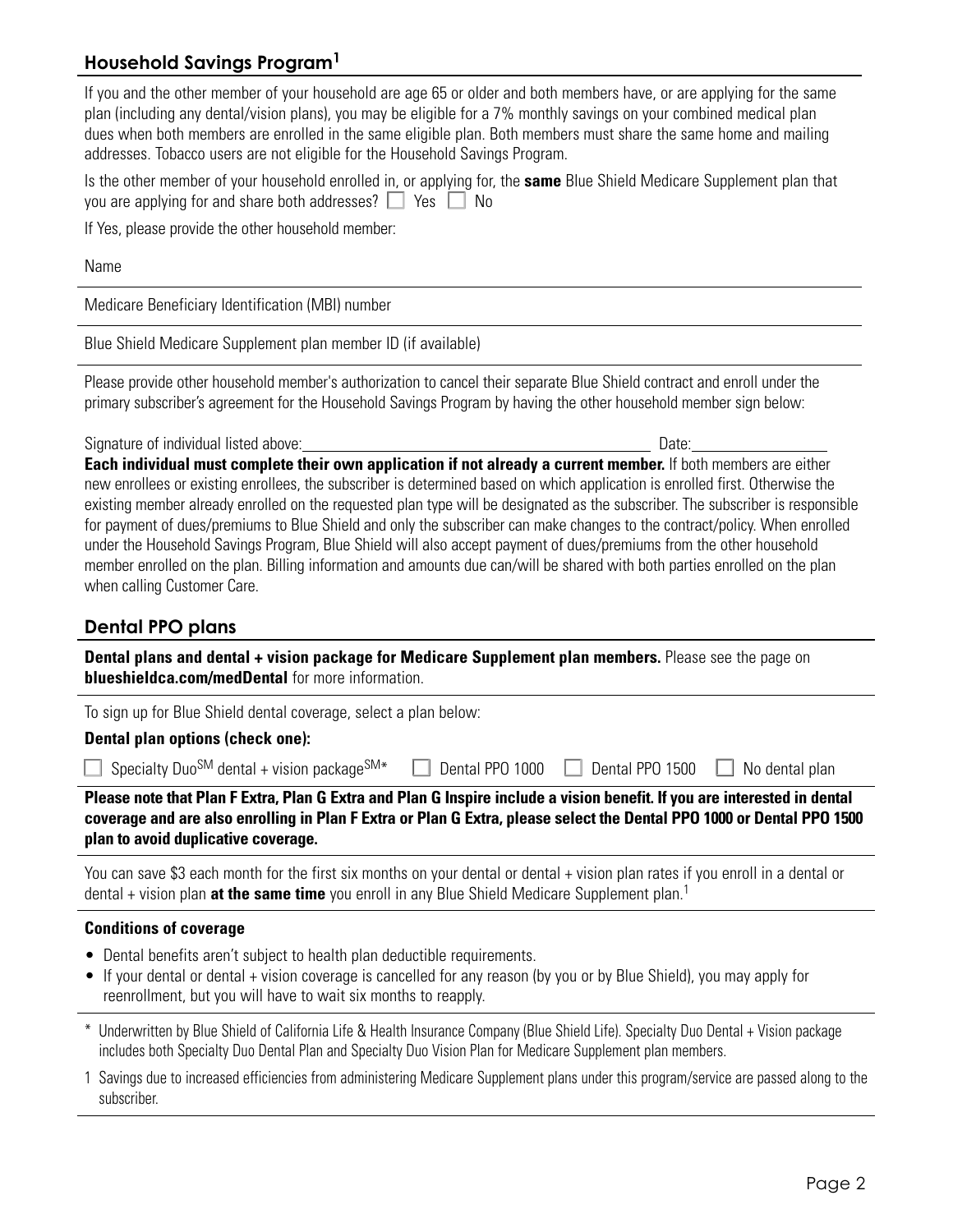# **Current insurance coverage information (required for all submissions)**

If you lost or are losing other health insurance coverage and received a notice from your prior insurer saying you were eligible for guaranteed issue of a Medicare Supplement insurance contract, or that you had certain rights to buy such a contract, you may be eligible for guaranteed acceptance in one or more of our Medicare Supplement plans. The Blue Shield Guaranteed Acceptance Guide describes the different situations in which you may be eligible for guaranteed issue of a Medicare Supplement plan. It is important to note that the time period of eligibility for guaranteed issuance may vary by situation, and you must apply within this time period to be eligible for guaranteed acceptance.

#### **I believe I qualify for quaranteed acceptance based on situation number and the set of the set of the set of the set of the set of the set of the set of the set of the set of the set of the set of the set of the set of** you qualify for guaranteed acceptance, please write the number of the qualifying situation, as described in the enclosed Blue Shield Guaranteed Acceptance Guide, in the space below. Then attach proof of prior coverage as a separate sheet, and sign and date the sheet.

If applying for guaranteed acceptance under situation No. 2 on the enclosed Blue Shield Guaranteed Acceptance Guide, please complete the Notice of Replacement of Coverage form on the next page and submit with your completed enrollment application.

#### **Please include a copy of the front and back of your current carrier ID card. Please also include a copy of the notice from your prior insurer with your application.**

|             |                       | <b>Please answer all questions to the best of your knowledge.</b> (Please mark Yes or No below with an X.)                                                                                                                                                                                     |  |  |
|-------------|-----------------------|------------------------------------------------------------------------------------------------------------------------------------------------------------------------------------------------------------------------------------------------------------------------------------------------|--|--|
|             | N <sub>0</sub><br>Yes | a. Did you turn 65 years of age in the last six months?                                                                                                                                                                                                                                        |  |  |
|             | N <sub>0</sub><br>Yes | b. Did you enroll in Medicare Part B in the last six months?                                                                                                                                                                                                                                   |  |  |
|             |                       | c. If Yes, what is the effective date?                                                                                                                                                                                                                                                         |  |  |
| $\mathbf 2$ | Yes<br>N <sub>0</sub> | Are you covered for medical assistance through California's Medi-Cal program? NOTE TO APPLICANT: If                                                                                                                                                                                            |  |  |
|             |                       | you have a share of cost under the Medi-Cal program, please answer NO to this question.                                                                                                                                                                                                        |  |  |
|             | If Yes,<br>Yes        |                                                                                                                                                                                                                                                                                                |  |  |
|             | No                    | a. Will Medi-Cal pay your premiums for this Medicare Supplement plan contract?                                                                                                                                                                                                                 |  |  |
|             | <b>No</b><br>Yes      | b. Do you receive benefits from Medi-Cal OTHER THAN payments toward your Medicare Part B premium?                                                                                                                                                                                              |  |  |
| 3           | Yes<br>No             | a. Have you had coverage from any Medicare plan other than Original Medicare within the past 63 days<br>(for example, a Medicare Advantage plan or a Medicare HMO or PPO)? If yes, fill in your start and end<br>dates below. If you are still covered under this plan, leave the "END" blank. |  |  |
|             |                       |                                                                                                                                                                                                                                                                                                |  |  |
|             | If Yes,<br>Yes<br>No  | b. If you are still covered under the Medicare plan, do you intend to replace your current coverage with<br>this new Medicare Supplement plan contract?                                                                                                                                        |  |  |
|             | Yes<br><b>No</b>      | c. Was this your first time in this type of Medicare plan?                                                                                                                                                                                                                                     |  |  |
|             | No<br>Yes             | d. Did you drop a Medicare Supplement plan contract to enroll in the Medicare plan?                                                                                                                                                                                                            |  |  |
| 4           | Yes<br>No             | a. Do you have another Medicare Supplement plan policy or certificate or contract in force?                                                                                                                                                                                                    |  |  |
|             |                       | b. If so, with what company? ________________________What plan do you have? _                                                                                                                                                                                                                  |  |  |
|             | <b>No</b><br>Yes      | c. If so, do you intend to replace your current Medicare Supplement plan policy or certificate with this<br>contract? If you answered yes, please complete the notice on the next page.                                                                                                        |  |  |
| 5           | <b>No</b><br>Yes      | Have you had coverage under any other health insurance within the past 63 days (for example, an<br>employer, union, or individual plan)?<br>a. If so, what companies and what kind of policy?                                                                                                  |  |  |
|             |                       |                                                                                                                                                                                                                                                                                                |  |  |
|             |                       |                                                                                                                                                                                                                                                                                                |  |  |
|             |                       | b. What are your dates of coverage under the other policy? (If you are still covered under this plan,<br>leave the "END" blank.)                                                                                                                                                               |  |  |
|             |                       | Start ______________                                                                                                                                                                                                                                                                           |  |  |
| 6           | <b>No</b><br>Yes      | Are you under age 65?                                                                                                                                                                                                                                                                          |  |  |
|             | If Yes,               | a. Do you have end-stage renal disease?<br><b>No</b><br>Yes                                                                                                                                                                                                                                    |  |  |
|             |                       |                                                                                                                                                                                                                                                                                                |  |  |

**You may contact the California Health Insurance Counseling and Advocacy Program (HICAP) for guidance. HICAP provides health insurance counseling for California senior citizens. Call HICAP toll-free at (800) 434-0222 for a referral to your local HICAP office. HICAP is a service provided free of charge by the state of California.**

**A rate guide is available that compares the policies sold by different insurers. You can obtain a copy of this rate guide by calling the Department of Managed Health Care's consumer toll-free telephone number (1-888-466-2219), by calling the Health Insurance Counseling and Advocacy Program (HICAP) toll-free telephone number (1-800-434-0222), or by accessing the Department of Managed Health Care's website (www.dmhc.ca.gov).**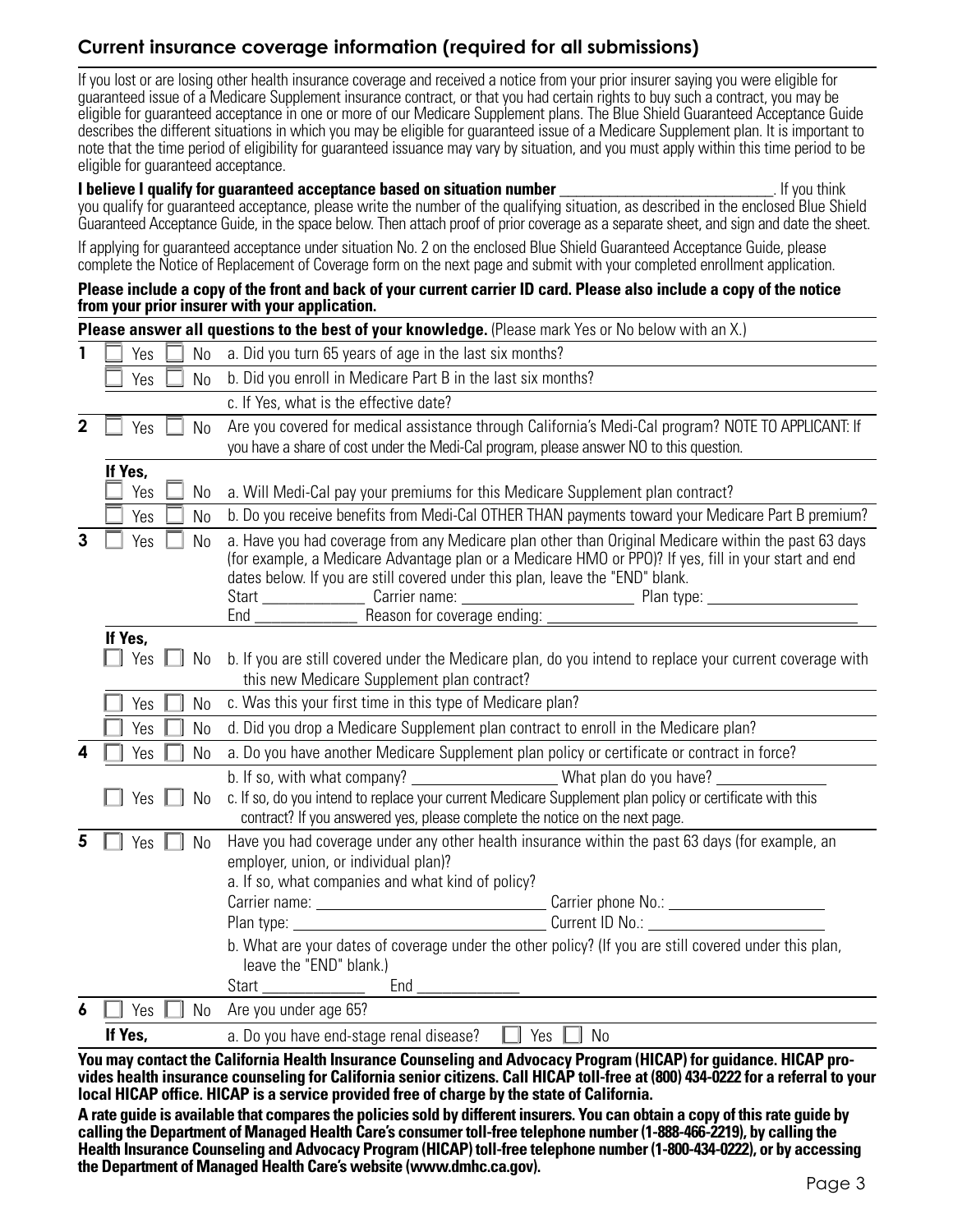# **NOTICE TO APPLICANT REGARDING REPLACEMENT OF MEDICARE SUPPLEMENT OR MEDICARE ADVANTAGE COVERAGE**

According to question four on the previous page, you intend to lapse or otherwise terminate an existing Medicare Supplement policy or contract or Medicare Advantage plan and replace it with a contract to be issued by Blue Shield. Your contract to be issued by Blue Shield will provide 30 days within which you may decide without cost whether you desire to keep the contract. You should review this new coverage carefully. Compare it with all accident and sickness coverage you now have. Terminate your present policy or plan contract only if, after due consideration, you find that purchase of this Medicare Supplement coverage is a wise decision.

### **Statement to applicant by plan, solicitor, solicitor firm or other representative:**

- 1. I have reviewed your current medical or health coverage. To the best of my knowledge, the replacement of coverage involved in this transaction does not duplicate coverage or, if applicable, Medicare Advantage coverage because you intend to terminate your existing Medicare Supplement coverage or leave your Medicare Advantage plan. The replacement contract is being purchased for the following reason (check one):
	- $\Box$  Additional benefits
	- $\Box$  No change in benefits, but lower premiums or charges
	- $\Box$  Fewer benefits and lower premiums or charges
	- $\Box$  Plan has outpatient prescription drug coverage and applicant is enrolled in Medicare Part D
	- $\Box$  Disenrollment from a Medicare Advantage plan
	- $\Box$  Reasons for disenrollment: Other (please specify):
- 2. If the issuer of the Medicare supplement contract being applied for does not impose, or is otherwise prohibited from imposing, preexisting condition limitations, please skip to statement 3 below. Health conditions that you may presently have (preexisting conditions) may not be immediately or fully covered under the new contract. This could result in denial or delay of a claim for benefits under the new contract, whereas a similar claim might have been payable under your present contract.
- 3. State law provides that your replacement Medicare Supplement contract may not contain new preexisting conditions, waiting periods, elimination periods, or probationary periods. The plan will waive any time periods applicable to preexisting conditions, waiting periods, elimination periods or probationary periods in the new coverage for similar benefits to the extent that time was spent (depleted) under the original contract.
- 4. If you still wish to terminate your present policy or contract and replace it with new coverage, be certain to truthfully and completely answer any and all questions on the application concerning your medical and health history. Failure to include all material medical information on an application requesting that information may provide a basis for the plan to deny any future claims and to refund your prepaid or periodic payment as though your contract had never been in force. After the application has been completed and before you sign it, review it carefully to be certain that all information has been properly recorded.
- **5. Do not cancel your present Medicare Supplement coverage until you have received your new contract and are sure you want to keep it.**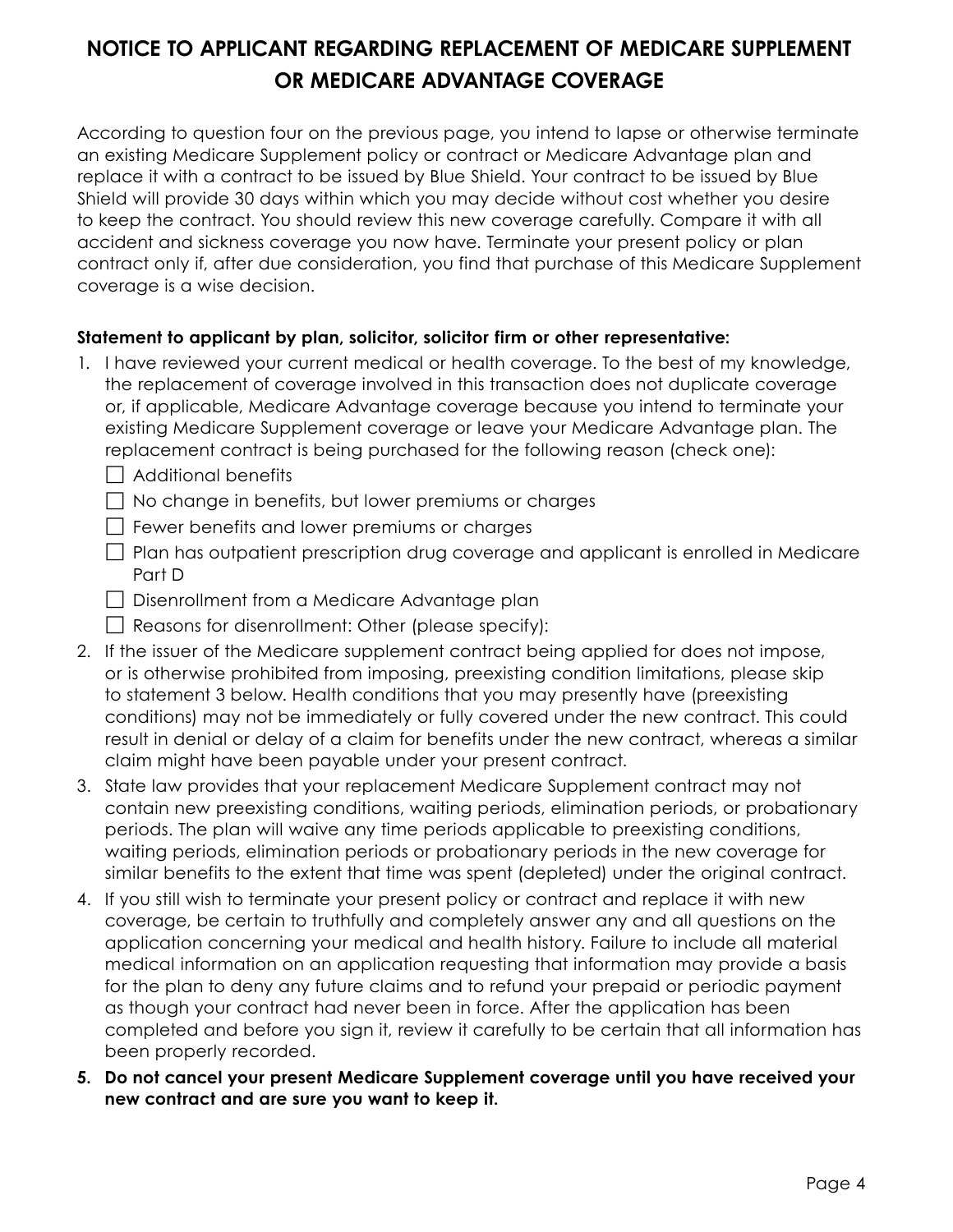### **Terms, conditions, and authorizations**

**Information regarding Medicare Supplement plan coverage:** Before you apply, it's important that you read the following information, then sign and date at the end of this application.

- **1** You do not need more than one Medicare Supplement plan policy or contract.
- **2** If you purchase this contract, you may want to evaluate your existing health coverage to decide if you need multiple coverage.
- **3** You may be eligible for benefits under Medi-Cal or Medicaid, and may not need a Medicare Supplement plan contract.
- **4** If after purchasing this contract you become eligible for Medi-Cal, the benefits and premiums under your Medicare Supplement plan contract can be suspended, if requested, during your entitlement to benefits under Medi-Cal or Medicaid for 24 months. You must request this suspension within 90 days of becoming eligible for Medi-Cal or Medicaid. If you are no longer entitled to Medi-Cal or Medicaid, your suspended Medicare Supplement plan contract (or if that is no longer available, a substantially equivalent contract) will be reinstituted if requested within 90 days of losing Medi-Cal or Medicaid eligibility. If the Medicare Supplement plan contract provided coverage for outpatient prescription drugs, and you enrolled in Medicare Part D while your contract was suspended, the reinstituted contract will not have outpatient prescription drug coverage, but will otherwise be substantially equivalent to your coverage before the date of the suspension.
- 5 If you are eligible for, and have enrolled in, a Medicare Supplement plan contract by reason of disability, and you later become covered by an employer or union-based group health plan, the benefits and premiums under your Medicare Supplement plan contract can be suspended, if requested, while you are covered under the employer or union-based group health plan. If you suspend your Medicare Supplement plan contract under these circumstances and later lose your employer or union-based group health plan, your suspended Medicare Supplement plan contract (or if that is no longer available, a substantially equivalent contract) will be reinstituted if requested within 90 days of losing your employer or union-based group health plan. If the Medicare Supplement plan contract provided coverage for outpatient prescription drugs, and you enrolled in Medicare Part D while your contract was suspended, the reinstituted contract will not have outpatient prescription drug coverage, but will otherwise be substantially equivalent to your coverage before the date of the suspension.
- **6** Counseling services are available in California to provide advice concerning your purchase of Medicare Supplement plan coverage and concerning medical assistance through the Medi-Cal program, including your benefits as a qualified Medicare beneficiary (QMB) and a specified low-income Medicare beneficiary (SLMB). You may obtain information regarding counseling services from the State Department of Aging.
- **7** Receiving materials and communications electronically versus print: You may receive required benefit plan and coveragerelated materials and communications via email and/or the Blue Shield website blueshieldca.com, as applicable. Obtaining a document electronically will confirm your consent to electronic delivery. You also have the right to obtain printed, mailed materials at any time and at no expense to you. To receive printed materials in the mail, to opt out of email communications, please call **(800) 248-2341 TTY: 711** 8 a.m. – 5:30 p.m. Monday through Friday.

#### **Conditions of membership**

- **1** I understand this application and the Statement of Health, if applicable, together with the *Evidence of Coverage and Health Service Agreement* and any endorsements, appendices, and attachments thereto, will collectively constitute the entire agreement for coverage.
- 2 I will not receive coverage from Blue Shield unless Blue Shield's Underwriting Department approves this application. Blue Shield is not liable for bills incurred before the effective date of coverage.
- **3** Only Blue Shield can approve this application. I understand that any insurance agent, broker, or sales representative cannot grant approval, change terms, or waive requirements.

### **4** I acknowledge receipt of the

• Summary of Benefits • Rate table • The Guide to Health Insurance for People with Medicare • a copy of this application. With my signature below, I represent that the information provided in this application is complete and accurate to the best of my knowledge, and I understand and agree to the terms and conditions of coverage, the Household Savings Program, and the authorizations I have provided. I have read the Summary of Benefits and the terms, conditions, and authorizations set forth above. I certify that I meet the eligibility requirements set forth in the Summary of Benefits. I alone am responsible for the accuracy and completeness of this application and have answered all questions to the best of my knowledge and belief. I understand that I will not be eligible for coverage if any information is false or incomplete, and that coverage may be revoked based on such finding.

| Appl |
|------|
|      |

**Applicant's signature Contract Contract Contract Contract Contract Contract Contract Contract Contract Contract Contract Contract Contract Contract Contract Contract Contract Contract Contract Contract Contract Contract** 

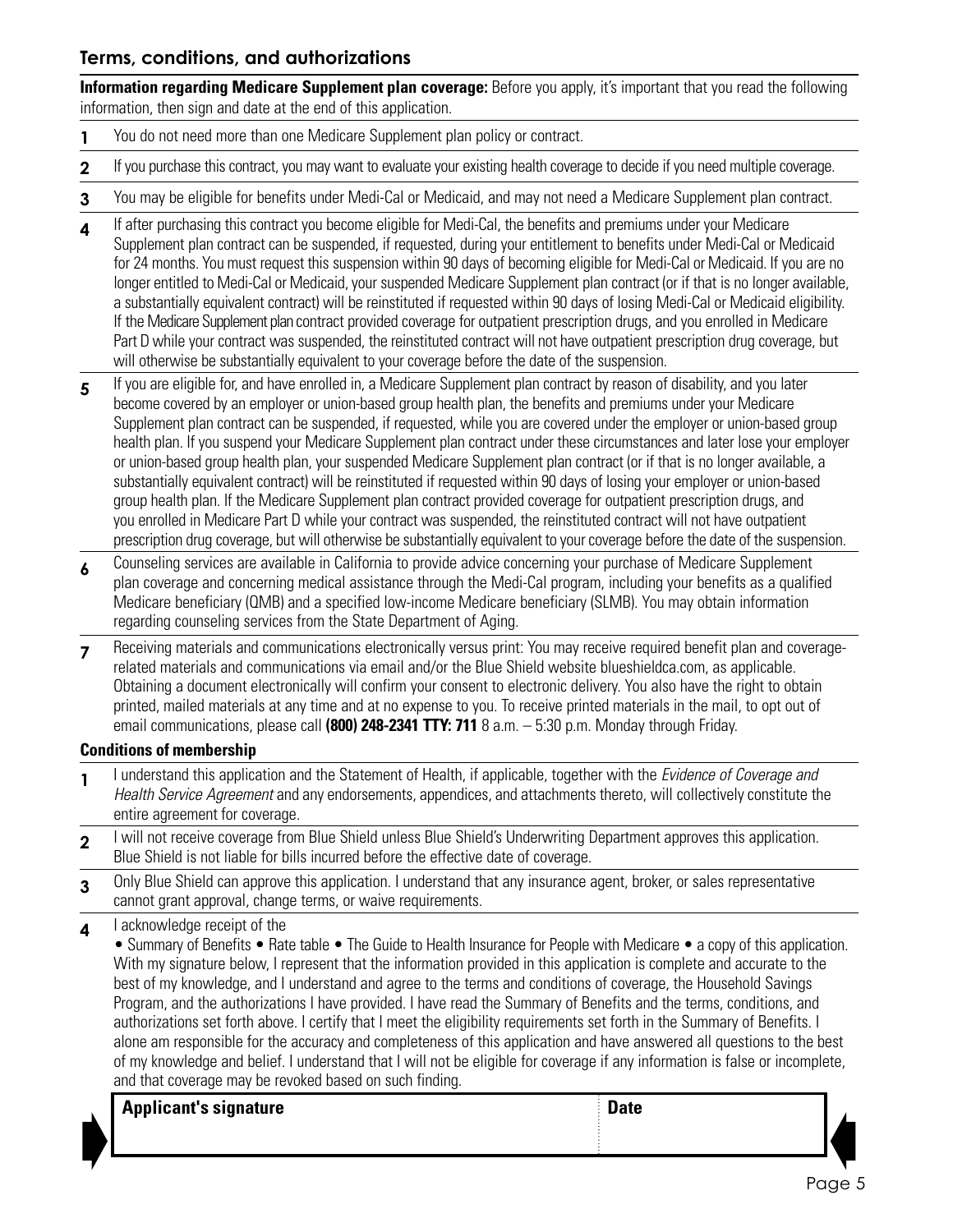| Producer information (for producer use only, if applicable):                                                                                                                                                                                                                                                                                                                                                                                                                                                                                                                                                                                                                                                                                  |                     |                                                                                      |                                                                                                                                 |
|-----------------------------------------------------------------------------------------------------------------------------------------------------------------------------------------------------------------------------------------------------------------------------------------------------------------------------------------------------------------------------------------------------------------------------------------------------------------------------------------------------------------------------------------------------------------------------------------------------------------------------------------------------------------------------------------------------------------------------------------------|---------------------|--------------------------------------------------------------------------------------|---------------------------------------------------------------------------------------------------------------------------------|
| the applicant(s) in providing answers to health questions accurately and completely.                                                                                                                                                                                                                                                                                                                                                                                                                                                                                                                                                                                                                                                          |                     |                                                                                      | A producer who assists an applicant or applicants in submitting an application to a health plan or insurer has a duty to assist |
| This attestation must be completed by the producer and submitted with each Blue Shield Medicare Supplement plan<br>application. This form is available for use with Medicare Supplement plan applications not containing a producer attestation<br>with these questions and shall become part of the original application.                                                                                                                                                                                                                                                                                                                                                                                                                    |                     |                                                                                      |                                                                                                                                 |
| Review and select one of the following:                                                                                                                                                                                                                                                                                                                                                                                                                                                                                                                                                                                                                                                                                                       |                     |                                                                                      |                                                                                                                                 |
| I did not assist the applicant/applicants in any way in completing or submitting this application. All information was<br>completed by the applicant(s) with no assistance or advice of any kind from me.                                                                                                                                                                                                                                                                                                                                                                                                                                                                                                                                     |                     |                                                                                      |                                                                                                                                 |
| I assisted the applicant/applicants in submitting this application. All information in the health questionnaire was provided<br>by them. I advised the applicant(s) that they should answer all questions completely and truthfully and that no information<br>requested on the application should be withheld. I explained that, if information is withheld, that could result in their<br>coverage being cancelled later. The applicant(s) indicated to me that they understood these instructions and warnings. To<br>the best of my knowledge, the information on the application is complete and accurate. I understand that, if any portion of<br>this statement by me is false, I may be subject to civil penalties of up to \$10,000. |                     |                                                                                      |                                                                                                                                 |
| <b>Notice:</b> Please ensure each part of the application is complete. In the event of missing or incomplete information, Blue Shield<br>may contact your applicant directly to obtain complete information.                                                                                                                                                                                                                                                                                                                                                                                                                                                                                                                                  |                     |                                                                                      |                                                                                                                                 |
| FMO/Agency name (please print appointed agency name)                                                                                                                                                                                                                                                                                                                                                                                                                                                                                                                                                                                                                                                                                          |                     |                                                                                      | FMO/Agency ID No. (please print agency ID)                                                                                      |
| Producer (writing agent) name (required) (please print writing<br>agent name)                                                                                                                                                                                                                                                                                                                                                                                                                                                                                                                                                                                                                                                                 |                     | Producer (writing agent) SSN/TIN ID No. (required) (please<br>print agent ID number) |                                                                                                                                 |
| Producer email address                                                                                                                                                                                                                                                                                                                                                                                                                                                                                                                                                                                                                                                                                                                        | Producer fax number |                                                                                      | Producer phone number                                                                                                           |
| <b>Producer's signature (required)</b>                                                                                                                                                                                                                                                                                                                                                                                                                                                                                                                                                                                                                                                                                                        | <b>Print name</b>   |                                                                                      | <b>Today's date (required)</b>                                                                                                  |
|                                                                                                                                                                                                                                                                                                                                                                                                                                                                                                                                                                                                                                                                                                                                               |                     |                                                                                      |                                                                                                                                 |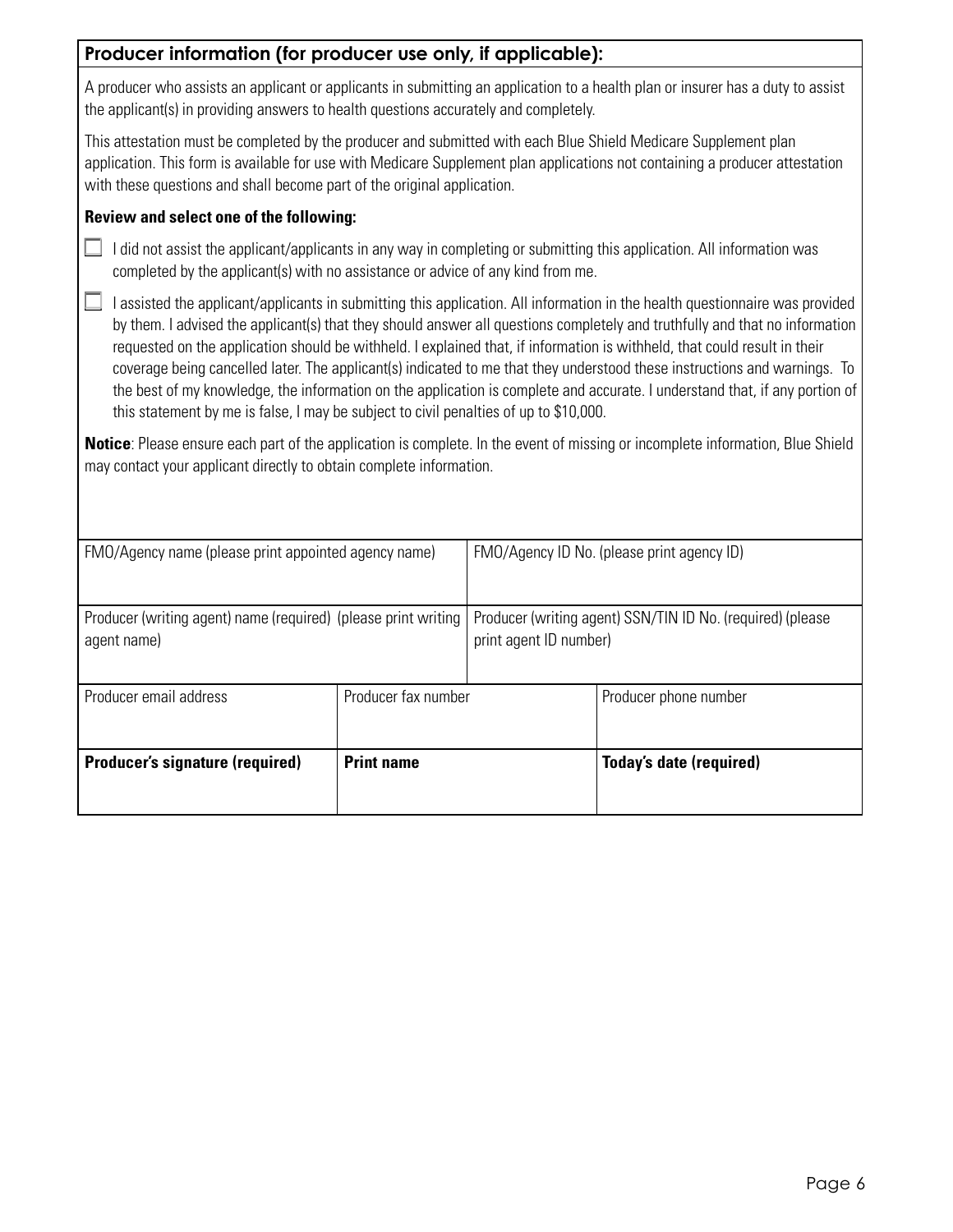### **Applicant's statement of health**

**Blue Shield does not collect or use genetic information in Underwriting. No genetic information, including family medical history, and no information related to HIV testing should be provided.** 

**If you qualify for guaranteed acceptance, do not complete this section.** (See the Guaranteed Acceptance Guide for qualifying information.) Otherwise, please answer Yes or No to each of the following questions:

|   | Have you, within the past five years, received treatment or been hospitalized for any of the conditions listed below?<br>If Yes, please explain the condition and indicate the date of treatment at the end of this section. |                                                                                                                                                                                                                                                                                                                                               |  |  |  |
|---|------------------------------------------------------------------------------------------------------------------------------------------------------------------------------------------------------------------------------|-----------------------------------------------------------------------------------------------------------------------------------------------------------------------------------------------------------------------------------------------------------------------------------------------------------------------------------------------|--|--|--|
|   | No<br>Yes                                                                                                                                                                                                                    | a. Brain or nervous system disorders such as multiple sclerosis, Parkinson's disease,<br>Huntington's chorea, dementia, Alzheimer's, paralysis, stroke, etc.                                                                                                                                                                                  |  |  |  |
|   | No<br>Yes                                                                                                                                                                                                                    | b. Respiratory system disorders such as chronic obstructive lung disease, emphysema, cystic fibrosis, etc.                                                                                                                                                                                                                                    |  |  |  |
|   | No<br>Yes                                                                                                                                                                                                                    | c. Cardiovascular disorders such as heart disease, high blood pressure, angina, coronary artery<br>disease, clotting disorders, etc.                                                                                                                                                                                                          |  |  |  |
|   | No<br>Yes                                                                                                                                                                                                                    | d. Gastrointestinal disorders such as liver cirrhosis, hepatitis, ulcerative colitis, etc.                                                                                                                                                                                                                                                    |  |  |  |
|   | No<br>Yes                                                                                                                                                                                                                    | e. Musculoskeletal system disorders such as rheumatoid arthritis, herniated or bulging discs, etc.                                                                                                                                                                                                                                            |  |  |  |
|   | No<br>Yes                                                                                                                                                                                                                    | f. Metabolic disorders such as diabetes, gout, thyroid or adrenal disorders, hormone or growth hormone<br>deficiencies, etc., or immune system disorders such as lupus, Raynaud's, acquired immune deficiency<br>syndrome (AIDS), AIDS-related complex (ARC), including evaluation for treatment with AZT, HIVID, or<br>pentamidine therapy.* |  |  |  |
|   | No<br>Yes                                                                                                                                                                                                                    | g. Cancer or malignant tumors.                                                                                                                                                                                                                                                                                                                |  |  |  |
|   | N <sub>0</sub><br>Yes                                                                                                                                                                                                        | h. Have you received treatment or been hospitalized for any other condition than those listed above?                                                                                                                                                                                                                                          |  |  |  |
|   | No<br>Yes                                                                                                                                                                                                                    | Do you have a pacemaker or artificial heart valve, or have you had transplant surgery or heart<br>surgery such as angioplasty or bypass? If Yes, please explain the condition and indicate the date of<br>treatment at the end of this section.                                                                                               |  |  |  |
| 3 | No<br>Yes                                                                                                                                                                                                                    | Have you been bed-ridden or confined to a hospital, nursing home, convalescent hospital, or other<br>institution within the past three years? If Yes, please explain the confinement and indicate the date<br>of confinement at the end of this section.                                                                                      |  |  |  |
|   | N <sub>0</sub><br>Yes                                                                                                                                                                                                        | Are you currently taking medication? If Yes, please list at the end of this section all medications you<br>are currently taking, and the condition for which the medication is prescribed.                                                                                                                                                    |  |  |  |
| 5 | N <sub>0</sub><br>Yes                                                                                                                                                                                                        | Have you used any tobacco-related products in the last 24 months?                                                                                                                                                                                                                                                                             |  |  |  |

If you answered Yes to any of the above questions, please provide additional information and dates associated with the condition, as well as current status of the condition. If additional space is required, please use additional sheets as necessary, and sign and date each sheet.

| <b>Condition</b> | <b>Date</b> | <b>Explanation/current status</b>                                                |
|------------------|-------------|----------------------------------------------------------------------------------|
|                  |             | Medication(s) for this condition?<br>$\mid$ Yes $\Box$ No<br>Name(s) and dosage: |
|                  |             | Medication(s) for this condition?<br>$\Box$ Yes $\Box$ No<br>Name(s) and dosage: |

\* California law prohibits an HIV test from being required or used by healthcare service plans as a condition of obtaining coverage.

I alone am responsible for the accuracy and completeness of the information provided in this application. I have personally reviewed all information provided on this application. To the best of my knowledge and belief, all information on this application, including all information provided in the Statement of Health section, is accurate, true, and complete. I understand that coverage may be cancelled or rescinded if Blue Shield determines that information on this application is materially inaccurate, not true, or incomplete. I further understand that I must provide Blue Shield with any new information that arises after the submission of this application but before my enrollment with Blue Shield begins.

**Signature† Date**

**† Your signature is required in this section only if completing the Statement of Health.**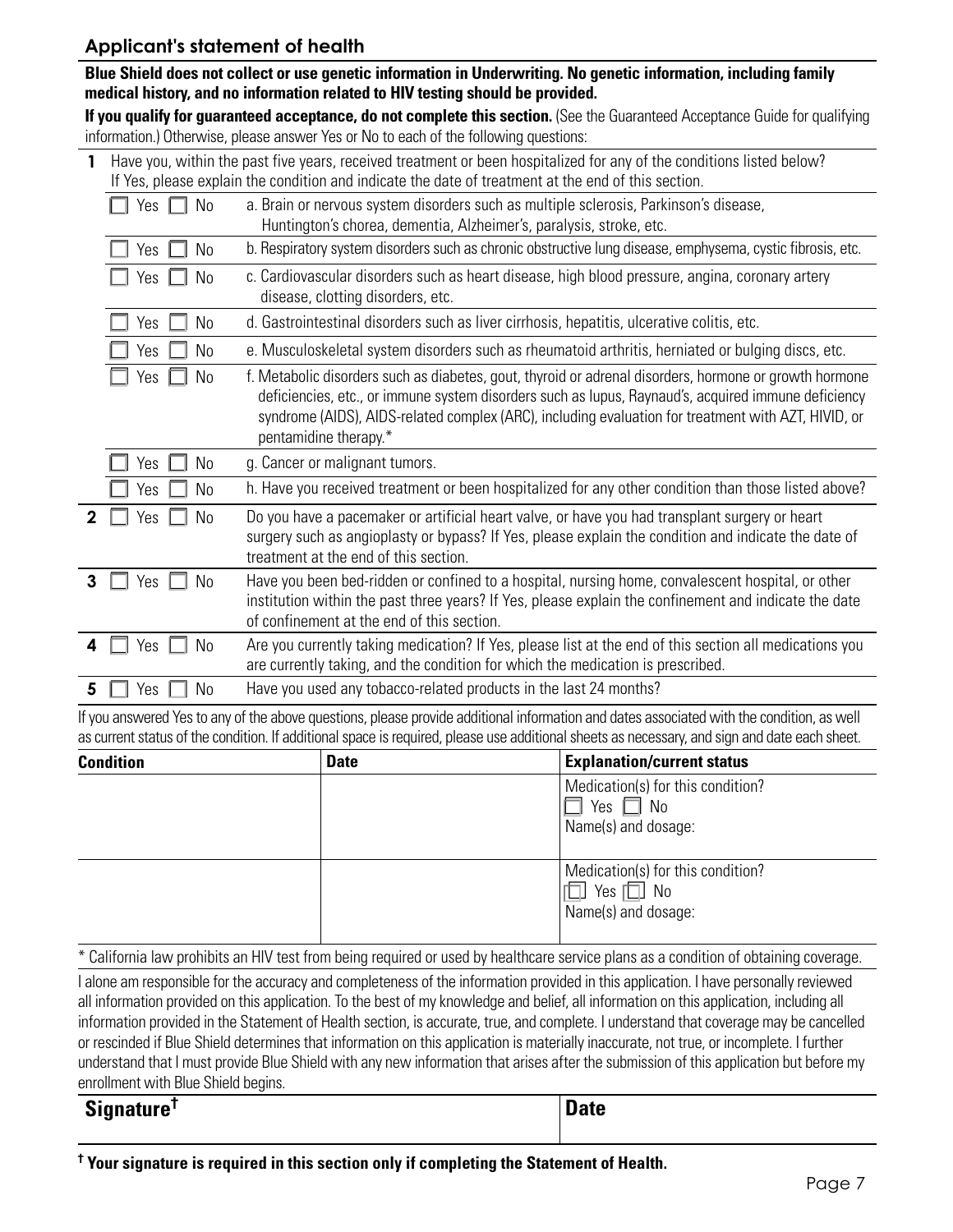# **Authorization for release of medical information**

By signing below, you are authorizing the release of your healthcare information by a healthcare provider, insurer, insurance support organization, health plan, or your insurance agent, to Blue Shield of California for the purpose of reviewing your application for Blue Shield coverage.

Further, by signing below you are authorizing Blue Shield to disclose such healthcare information to a healthcare provider, insurer, self-insurer, insurance support organization, health plan, or your insurance agent for the purpose of investigating or valuating any claim for benefits.

You have the right to refuse to sign this authorization. However, Blue Shield has the right to condition your eligibility for coverage and enrollment determinations if you choose not to sign the authorization below unless you qualify for enrollment on the basis of guaranteed acceptance.

You are entitled to a copy of this authorization after you sign it.

**Expiration:** This authorization will remain valid until 1) for 30 months from the date of this authorization for the purposes of processing your application, processing a request for reinstatement, or processing a request for a change in benefits; 2) for as long as may be necessary for processing of claims incurred during the term of coverage; and 3) for the term of coverage for all other activities under the health services agreement/policy.

**Right to revoke:** I understand that I may revoke this authorization at any time by giving written notice of my revocation to Blue Shield. I understand that revocation of this authorization will not affect any action Blue Shield has taken in reliance on this authorization prior to receiving my written notice of revocation.

**If you qualify for guaranteed acceptance, do not sign this release.** (See the Guaranteed Acceptance Guide for qualifying information.)

| <b>Signature</b> | <b>Date</b> |
|------------------|-------------|
|                  |             |